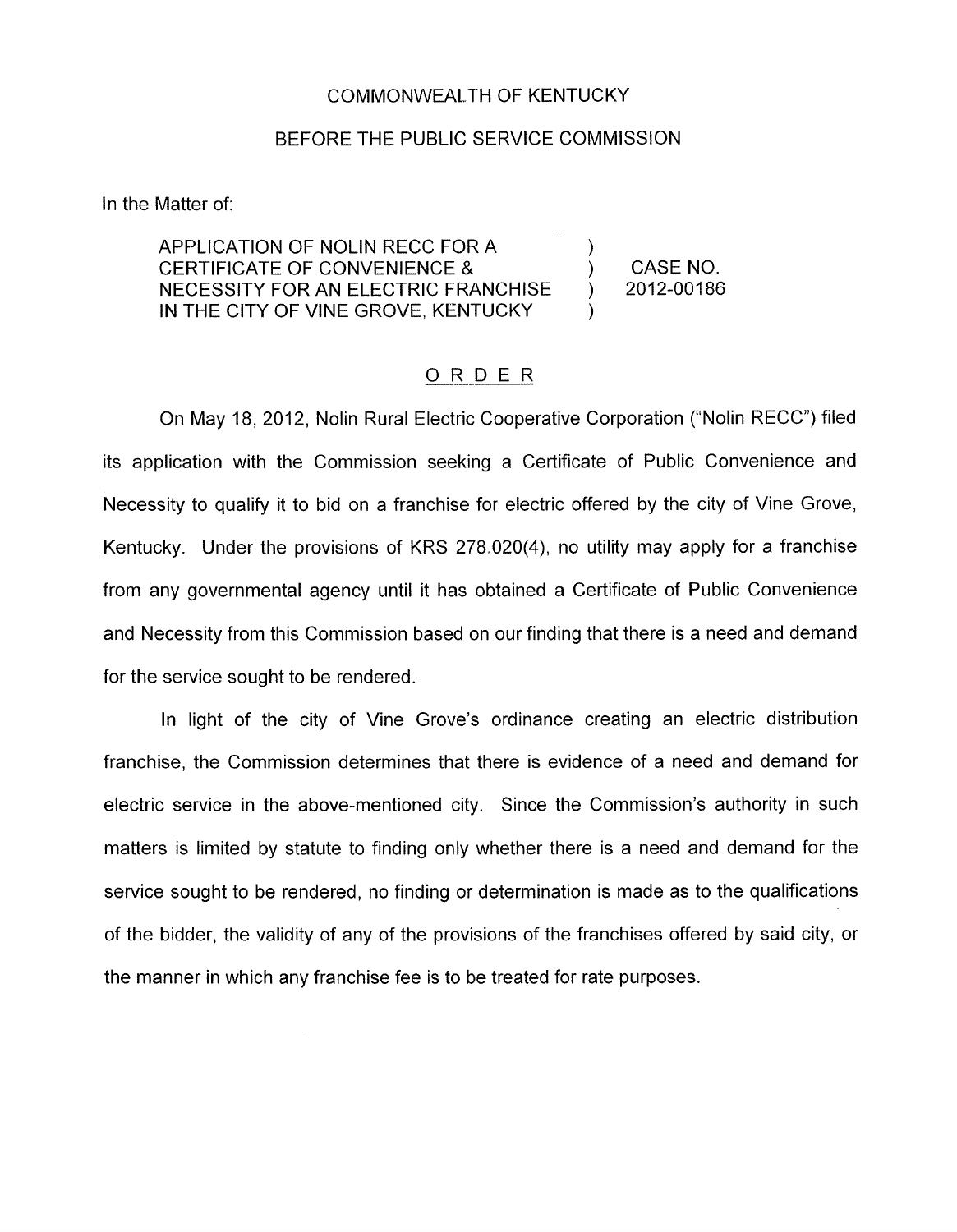IT IS THEREFORE ORDERED that:

1. Nolin RECC is granted a Certificate of Public Convenience and Necessity that authorizes it to bid on a franchise for electric service offered by the city of Vine Grove, Kentucky.

2. Nolin RECC, if it becomes the successful bidder, shall file two copies of the franchise agreement with the Commission's tariff branch.

**3.** This Order shall not be construed as granting a Certificate of Public Convenience and Necessity to construct utility facilities in said city.

By the Commission



tive\Director

Case No. 2012-00186